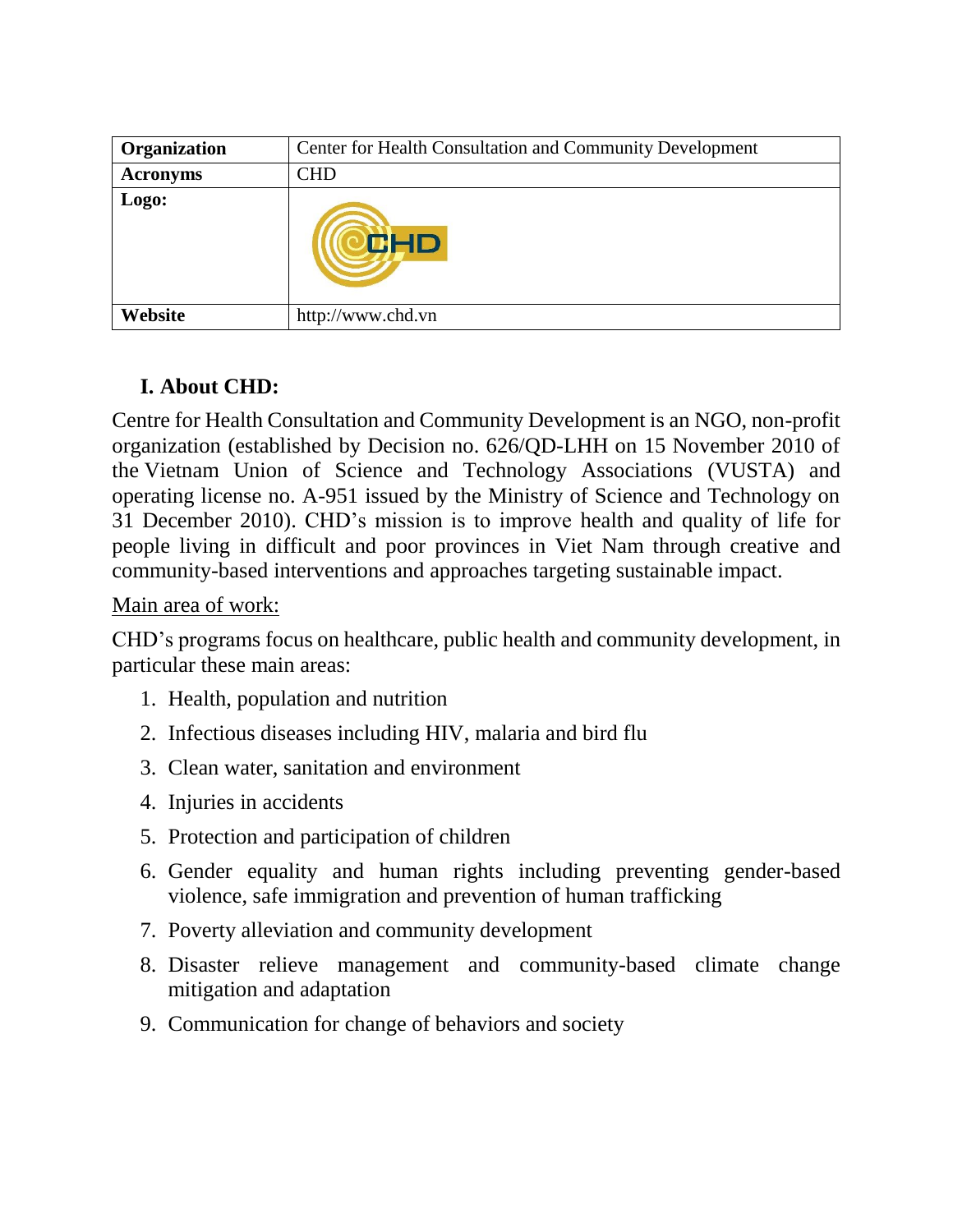## **II. Participation of CHD in the promotion and protection of human rights in Viet Nam**

- 1. As an NGO and a member of VUSTA, CHD has contributed to the protection of human rights in Viet Nam through designing program, setting up budget and implementing as well as observing and supervising the quality and goals of programs. CHD want to make sure that these programs support vulnerable groups in society such as ethnic minorities, person with disabilities, people with HIV, which CHD represents and guarantees the exercising of human rights.
- 2. Since June 2014, CHD has implemented these programs/projects: (1) Project on enhancing supervising and researching to contribute to the elimination of malaria in Viet Nam; 2) Project on preventing malaria for movements in the border of Viet Nam and Cambodia; 3) Project on healthcare for workers in factories; 4) Communication Project on HIV and AIDS for construction workers on the pilot urban railway in Hanoi and 5) Project on contribution to the amendment of the Law on Viet Nam Fatherland Front…
- 3. In all these projects, the target groups have the right to participate and show their representation in all activities. One of the prominent features that CHD target is to give the rights to the community so that they can speak for themselves all the difficulties they face in reality. They must come up solutions with the support from sponsors to ensure resolving these difficulties, on the basis of respecting cultural and tradition of the target community. All decisions of the target groups are based on receiving adequate and precise information about the area CHD is implementing.
- 4. For example: On the project 5 mentioned above, people and organizations contributed to the amendment of the Law on Viet Nam Fatherland Front and receive information on this Law, especially the role of supervising and giving critics to the society. On the project of preventing malaria for 4 provinces in the Central Highlands, CHD and partners invite the target groups of the project to receive information, consult with and design activities for the project. The target groups have the rights to access to orthodox information and apply to guarantee health for people in the community.
- 5. In addition, CHD has programs for preventing sexually transmitted disease including HIV and AIDS, contributing to reduce discrimination against people with HIV. Besides, CHD is building programs to prevent violence against person with disabilities, human trafficking victims, victims of domestic violence. All these actions guarantee the civil rights of people: rights